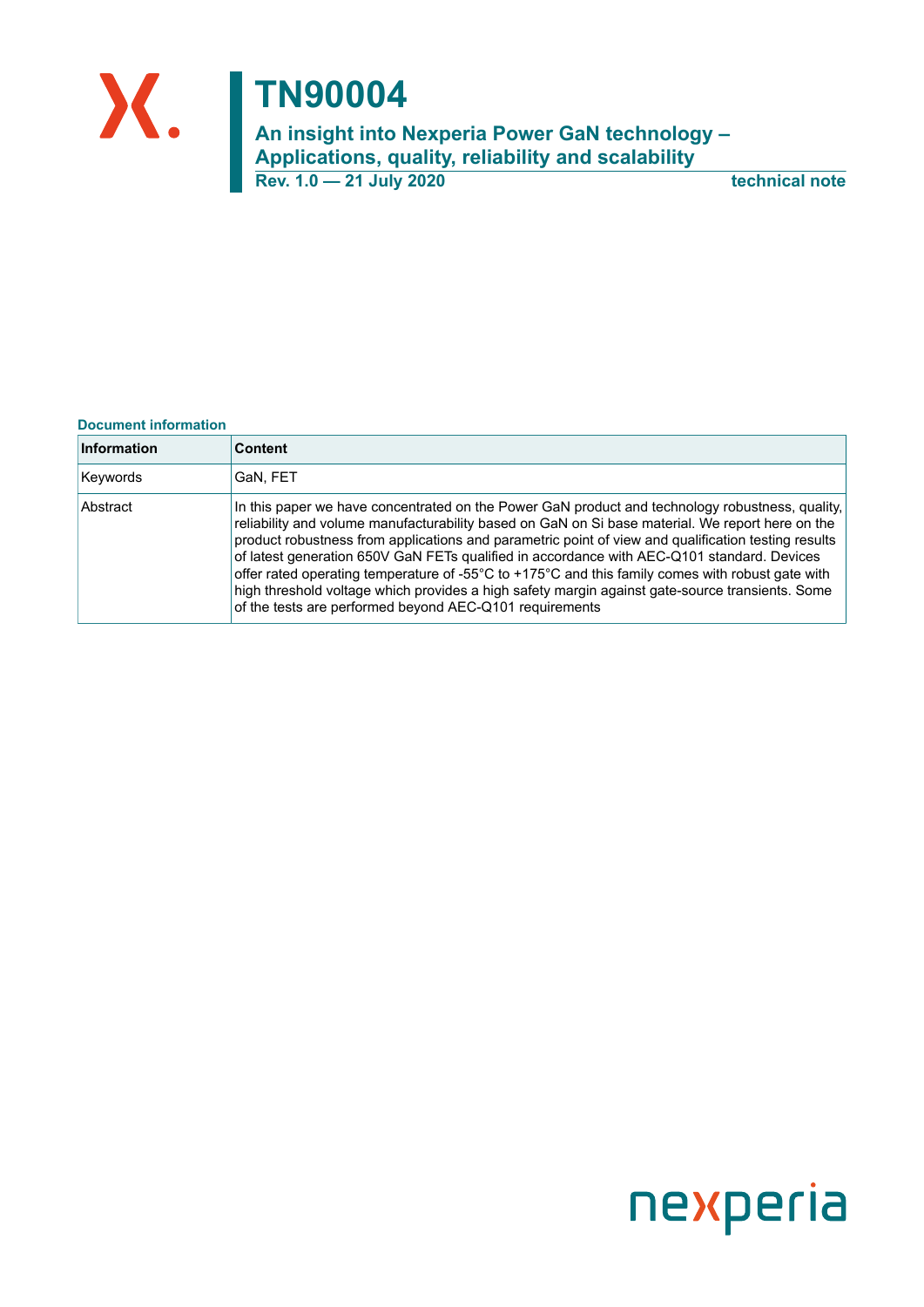### <span id="page-1-0"></span>**1. Introduction**

Most efficient power conversion requires best semiconductor devices as the fundamental building block. Power GaN technology offers best possible efficiency. Proving performance is not in question for those closely following the Power GaN technology for its performance demonstration in different applications. Providing robustness of the products in operation, quality, reliability of the technology and the scalability uptake in manufacturing are yet to prove. Power GaN technology is full of challenges. In RF applications they are already successful but in high current high power applications in high voltage, volume manufacturers need to address these challenges to satisfaction. In this paper we'd like to share product robustness for applications, quality and reliability at high voltage and high temperatures, for the Power GaN technology.

Nexperia Power GaN technology focuses on high power applications like AC/DC, PFC, OBC, DC/ DC and Traction Inverters within 650V-900V for Automotive, Telecom, Server, storage, data centres and industrial market sectors

WBG materials with higher critical electric field and higher mobility together give lowest  $R_{DSon}$ (source drain on state resistance) for higher voltages and significantly better switching FOM (Figure of Merit). WBG devices as beginning to enter the market shows significant promise and takes away many limitations naturally imposed by Si IGBT and Si SJ devices. Some of the hard switched application topologies where Si SJ FETs cannot be used due to the diode reverse recovery can easily use Power GaN FETs and take full advantage of reduced components count and higher efficiency with simpler control schemes.

GaN HEMT (High Electron Mobility Transistor) works with the formation of 2DEG (2 Dimensional Electron Gas) due to the spontaneous polarisation and piezoelectric polarisation combined at the interface of GaN and  $A_xGa_{1-x}N$ . Epi is formed on Si substrate via seed layer and a graded layer of GaN and AlGaN layers before the pure GaN layer is grown and thin layer of AlGaN then forms the 2DEG. Electron mobility in this layer is very high hence the name.

Current Power GaN FETs are of two main flavour: E-mode or single die normally off device, and D-mode or two die normally off device. Stability and leakage current of the E-mode gates are of concern but two die normally off or cascode configuration currently gives peace of mind as the driving of these FETs are simple and robust. E-mode device drive is complex, especially for high voltage high power applications. For high voltage and high power applications, to avoid gate bounce and harmful shoot through situation, need to have high gate threshold voltage and stable gate drive without worrying for over drive. This is currently not achievable with existing E-mode technologies. The device in our presentation is two die normally off configuration

### <span id="page-1-1"></span>**2. Product robustness**

The product parameters shared here came from our 50 mΩ (typical at 25°C) 650 V device but all our products/technology share the same common robustness. Product robustness include parametric assurance like, high reliability gate structure (± 20 V) and high threshold voltage  $(V<sub>th</sub> = 4 V)$  that provides a high safety margin against gate source transients induced due to the high drain source dv/dt, high voltage source-drain transient specification (800 V for 650 V device) capable of handling switching transients up to 800 V reliably, rated operating range of -55 °C to 175 °C with T<sub>i(max)</sub> of 175 °C, body diode characteristics with very low V<sub>F</sub> (1.3V @ 12 A) enabling Silike freewheeling current capability without complex dead time adjustments and along with other parametric performances are part of the product robustness of the GaN product family.

## <span id="page-1-2"></span>**3. Quality / qualification of power GaN technology including failure modes**

The latest generation 650 V GaN FETs are qualified in accordance with AEC-Q101 Rev D level qualification tests. Results shared here are done on 50 m $\Omega$  (typical at 25 °C) 650 V device that include 650 V, 175 °C High Temperature Reverse Bias (HTRB) tests (1000 hrs) and dynamic R<sub>DSon</sub> shifts. In the following, the term *dynamic R<sub>DSon</sub>* will be used to emphasize that R<sub>DSon</sub> measurements are made with a dynamic, switch-mode test. Temperature cycling tests (1000 cycles) are performed over the range of -55°C to 150°C. High temperature (175 °C) Gate positive (+20 V) and negative (-20 V) bias tests were performed. Further life tests include high temperature biased and unbiased humidity tests and operating life tests. These are only some of the critical tests performed and passed to show the reliability and high quality of the technology.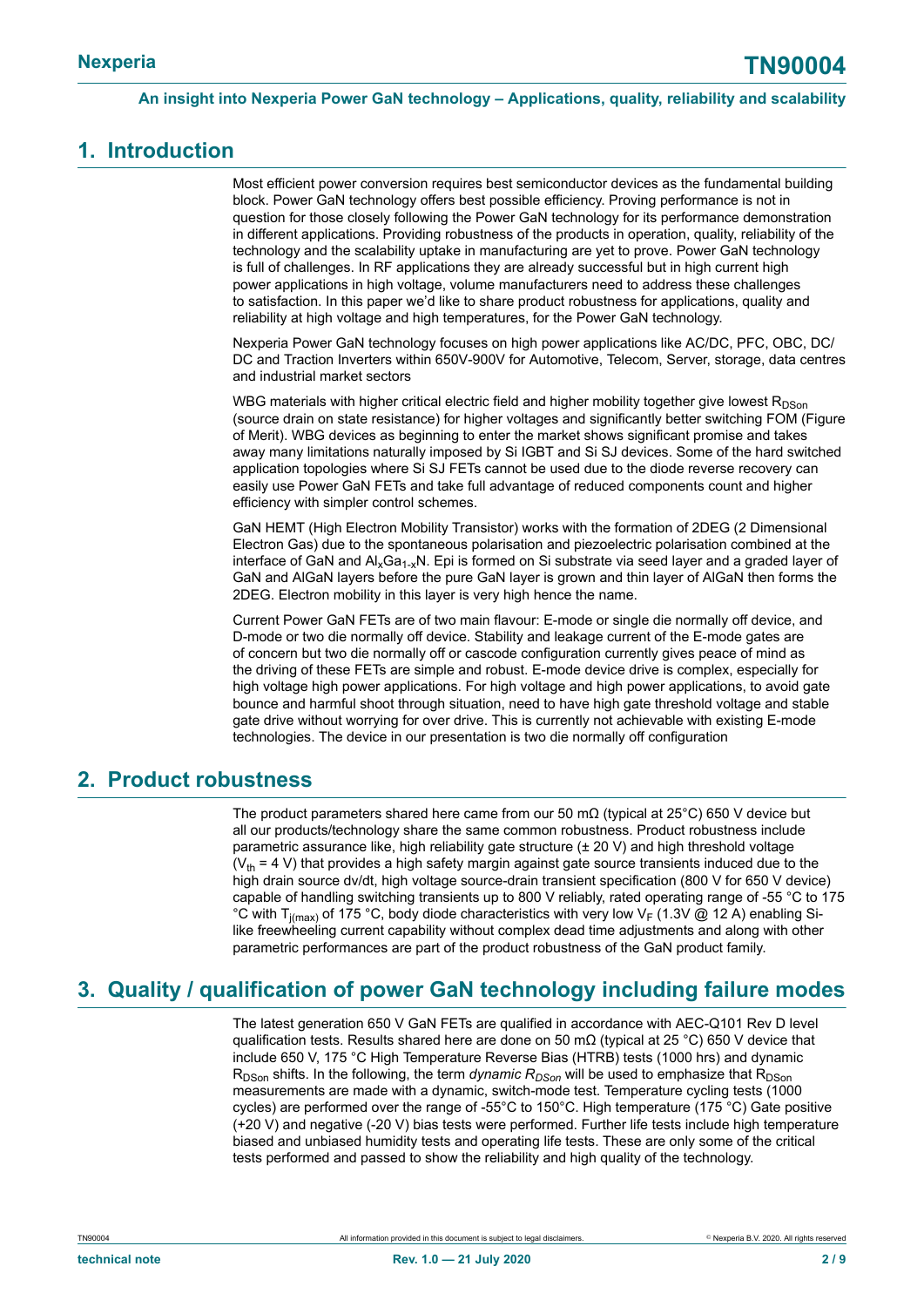### <span id="page-2-1"></span>**3.1. HTRB**

High-Temperature Reverse Bias has been performed at full rated voltage and maximum operating temperature: 650 V and 175 °C. The condition for passing is that  $R_{DSon}$  does not shift by more than 20%. For GaN FETs it is important that  $R_{DSon}$  be tested dynamically to detect any short-term change due to charge trapping. Figure 1 shows the shift in dynamic  $R_{DSon}$  for the test population. Note that the maximum shift is less than 15%. An additional HTRB test was performed and passed at 800 V for 10 hours. This voltage is well above the DC rating, but does correspond to the repetitive transient voltage rating.

<span id="page-2-0"></span>

### <span id="page-2-2"></span>**3.2. HTOL**

High-Temperature Operating Life tests are not part of the AEC-Q101 standard, but are useful in validating reliability of the parts under actual operating conditions. This is particularly important for new materials, like GaN, to ensure that any new or unfamiliar failure modes are uncovered. A basic half-bridge operating in continuous conduction mode provides the most fundamental exercise of switching behaviour. For this test, a number of identical half-bridge circuits were prepared using two each of the GAN063-650WSA. These were operated continuously as synchronous-boost converters with the following conditions:

- $V_{in}$  = 200 V
- $V_{\text{out}}$  = 480 V
- $P_{\text{out}}$  = 800 W
- T<sub>j</sub> = 175 °C
- Frequency = 300 kHz

The following graph shows efficiency of all samples during the 1,000 hour test. As may be seen, there is no indication of degradation in any of the sample circuits. Following the tests, all devices were tested for shifts in dynamic R<sub>DSon</sub>, leakage current, and threshold voltage. All parameters were found to be stable, with any parametric shift within allowed levels.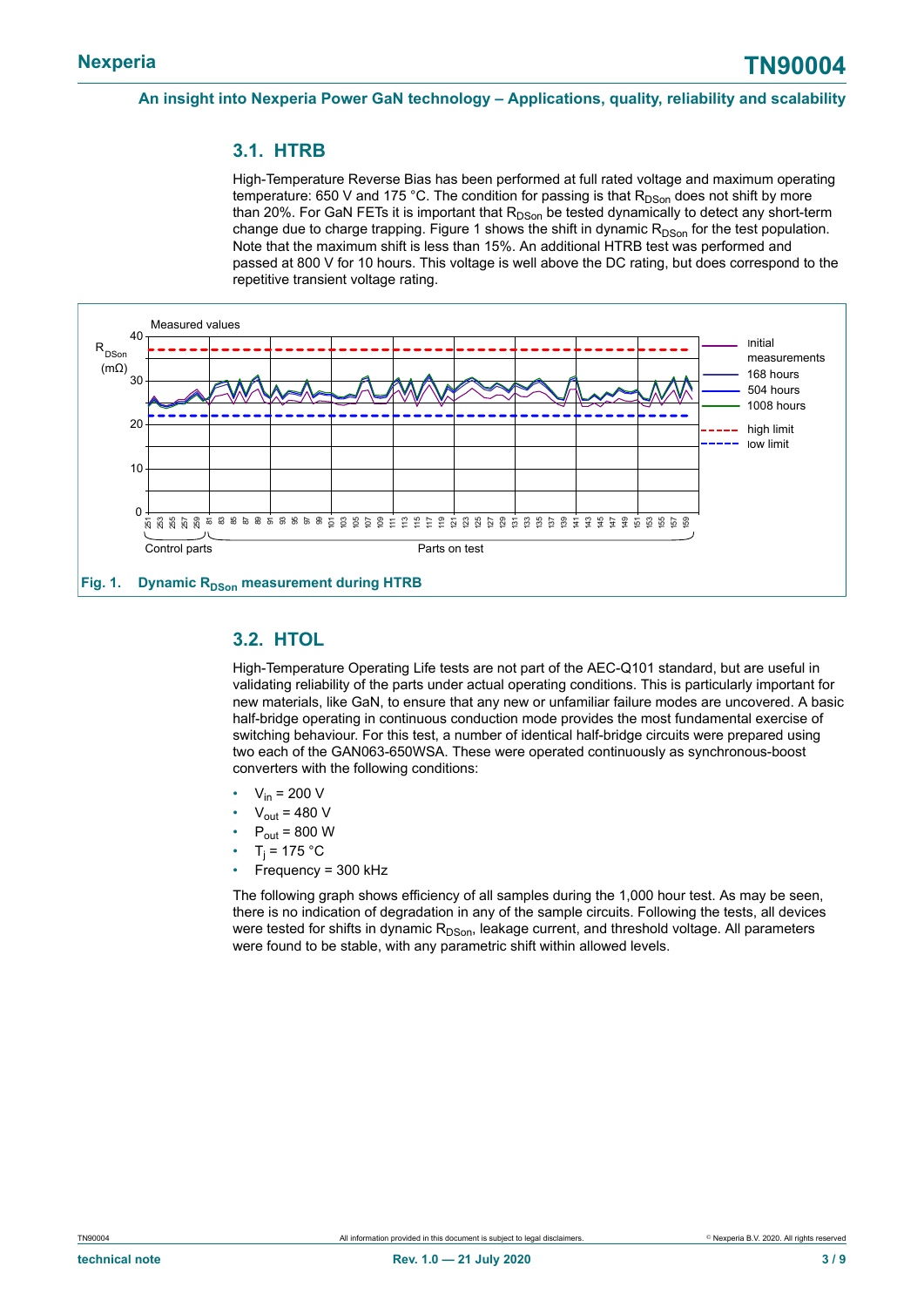# **Nexperia TN90004**

### **An insight into Nexperia Power GaN technology – Applications, quality, reliability and scalability**

<span id="page-3-1"></span><span id="page-3-0"></span>

Failure modes addressed by life testing power GaN technology failure modes can be linked back to the life testing and extra testing performed. Like power cycling relates to wire bond heel crack, temperature cycling address the solder degradation, HTGB look at the gate insulator failure, HTRB addresses the field plate insulator failure while high temperature direct current test addresses the trapped charge in gate region and consequently higher  $R_{DSon}$  (>20% assumes fail).

## <span id="page-3-2"></span>**4. Conclusion**

Power GaN technology, though at the early stage of technology maturity offers significant commercial viability with robustness and reliability. For scaling up, tremendous growth potential is better addressed with power GaN technology on Si.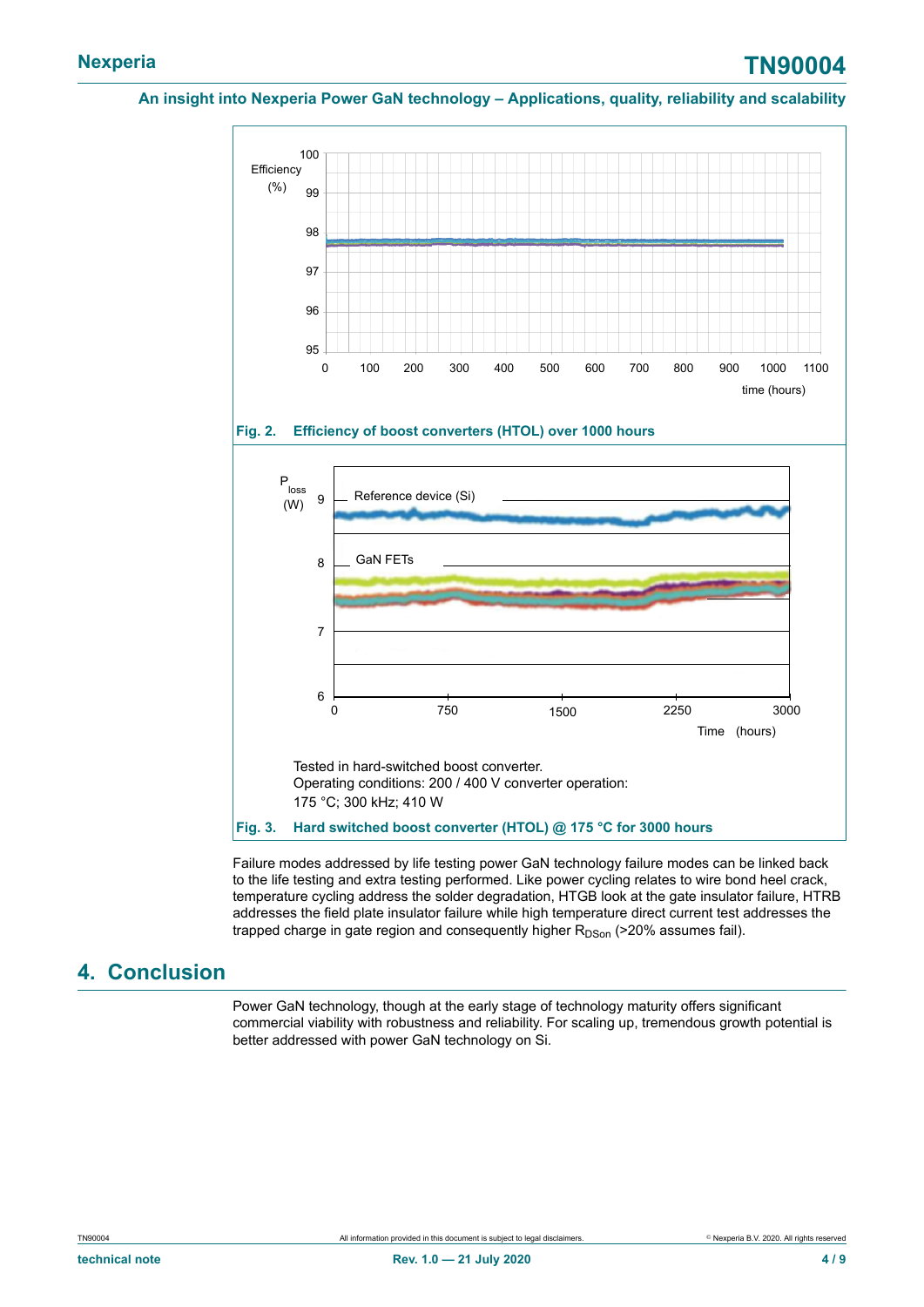## <span id="page-4-1"></span>**5. References**

- **1. 600 V JEDEC-qualified highly reliable GaN HEMTs on Si substrates** T. Kikkawa et al., 2014 IEEE International Electron Devices Meeting, San Francisco, CA, 2014, pp. 2.6.1-2.6.4.
- <span id="page-4-0"></span>**2. 650 V Highly Reliable GaN HEMTs on Si substrates over multiple generations: matching Silicon CMOS manufacturing metrics and process control** — S. Chowdhury, et al., Compound Semiconductor Integrated Circuit Symposium (CSICS), IEEE, 2016.

## <span id="page-4-2"></span>**6. Revision history**

| <b>Table 1. Revision history</b>  |             |                 |  |  |
|-----------------------------------|-------------|-----------------|--|--|
| <b>Revision</b><br><b>Inumber</b> | <b>Date</b> | Description     |  |  |
| 1.0                               | 2020-07-21  | Initial version |  |  |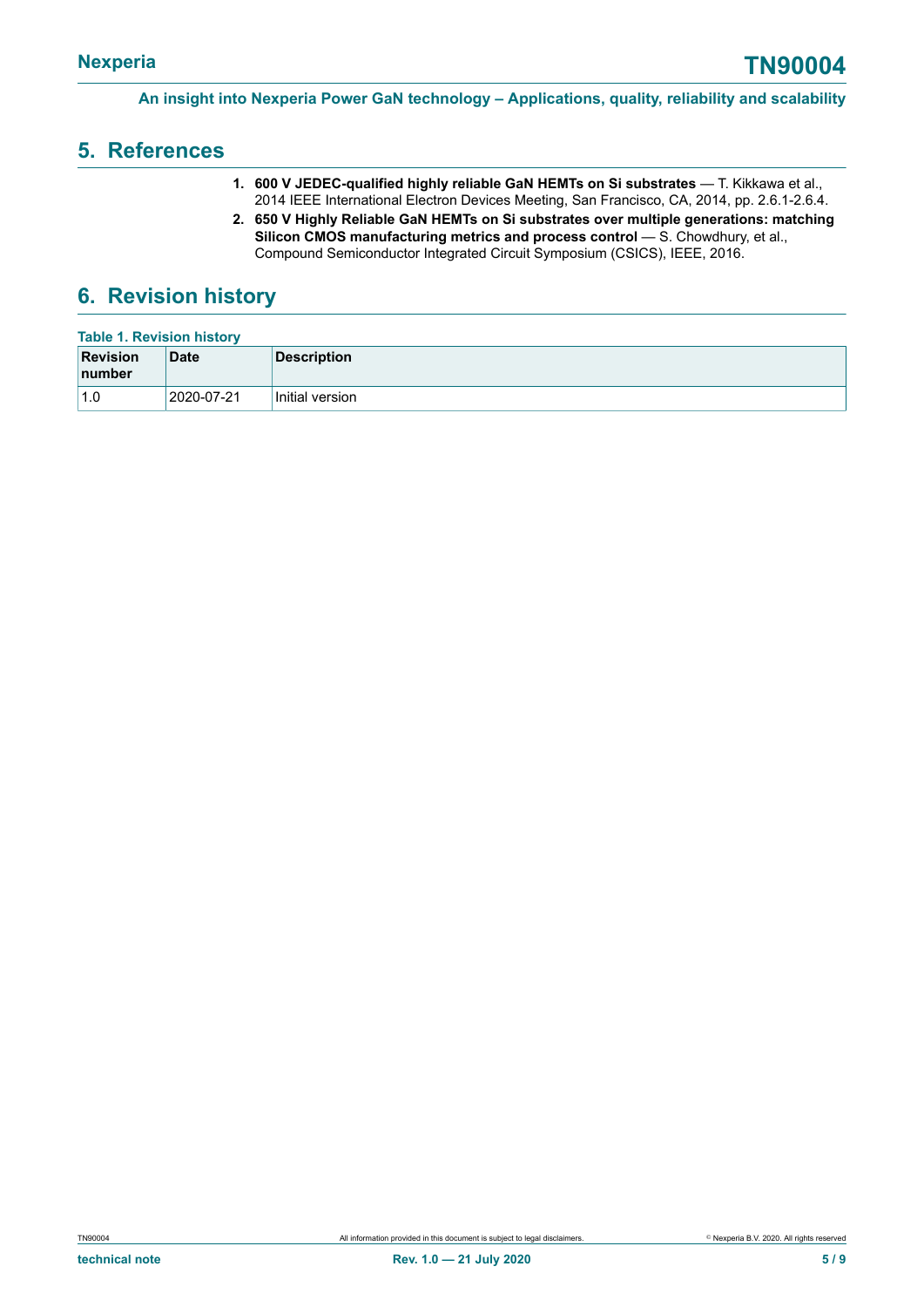# <span id="page-5-0"></span>**7. Legal information**

#### **Definitions**

**Draft** — The document is a draft version only. The content is still under internal review and subject to formal approval, which may result in modifications or additions. Nexperia does not give any representations or warranties as to the accuracy or completeness of information included herein and shall have no liability for the consequences of use of such information.

#### **Disclaimers**

**Limited warranty and liability** — Information in this document is believed to be accurate and reliable. However, Nexperia does not give any representations or warranties, expressed or implied, as to the accuracy or completeness of such information and shall have no liability for the consequences of use of such information. Nexperia takes no responsibility for the content in this document if provided by an information source outside of Nexperia.

In no event shall Nexperia be liable for any indirect, incidental, punitive, special or consequential damages (including - without limitation - lost profits, lost savings, business interruption, costs related to the removal or replacement of any products or rework charges) whether or not such damages are based on tort (including negligence), warranty, breach of contract or any other legal theory.

Notwithstanding any damages that customer might incur for any reason whatsoever, Nexperia's aggregate and cumulative liability towards customer for the products described herein shall be limited in accordance with the Terms and conditions of commercial sale of Nexperia.

**Right to make changes** — Nexperia reserves the right to make changes to information published in this document, including without limitation specifications and product descriptions, at any time and without notice. This document supersedes and replaces all information supplied prior to the publication hereof.

**Suitability for use** — Nexperia products are not designed, authorized or warranted to be suitable for use in life support, life-critical or safety-critical systems or equipment, nor in applications where failure or malfunction of an Nexperia product can reasonably be expected to result in personal injury, death or severe property or environmental damage. Nexperia and its suppliers accept no liability for inclusion and/or use of Nexperia products in such equipment or applications and therefore such inclusion and/or use is at the customer's own risk.

**Applications** — Applications that are described herein for any of these products are for illustrative purposes only. Nexperia makes no representation or warranty that such applications will be suitable for the specified use without further testing or modification.

Customers are responsible for the design and operation of their applications and products using Nexperia products, and Nexperia accepts no liability for any assistance with applications or customer product design. It is customer's sole responsibility to determine whether the Nexperia product is suitable and fit for the customer's applications and products planned, as well as for the planned application and use of customer's third party customer(s). Customers should provide appropriate design and operating safeguards to minimize the risks associated with their applications and products.

Nexperia does not accept any liability related to any default, damage, costs or problem which is based on any weakness or default in the customer's applications or products, or the application or use by customer's third party customer(s). Customer is responsible for doing all necessary testing for the customer's applications and products using Nexperia products in order to avoid a default of the applications and the products or of the application or use by customer's third party customer(s). Nexperia does not accept any liability in this respect.

**Export control** — This document as well as the item(s) described herein may be subject to export control regulations. Export might require a prior authorization from competent authorities.

**Translations** — A non-English (translated) version of a document is for reference only. The English version shall prevail in case of any discrepancy between the translated and English versions.

#### **Trademarks**

Notice: All referenced brands, product names, service names and trademarks are the property of their respective owners.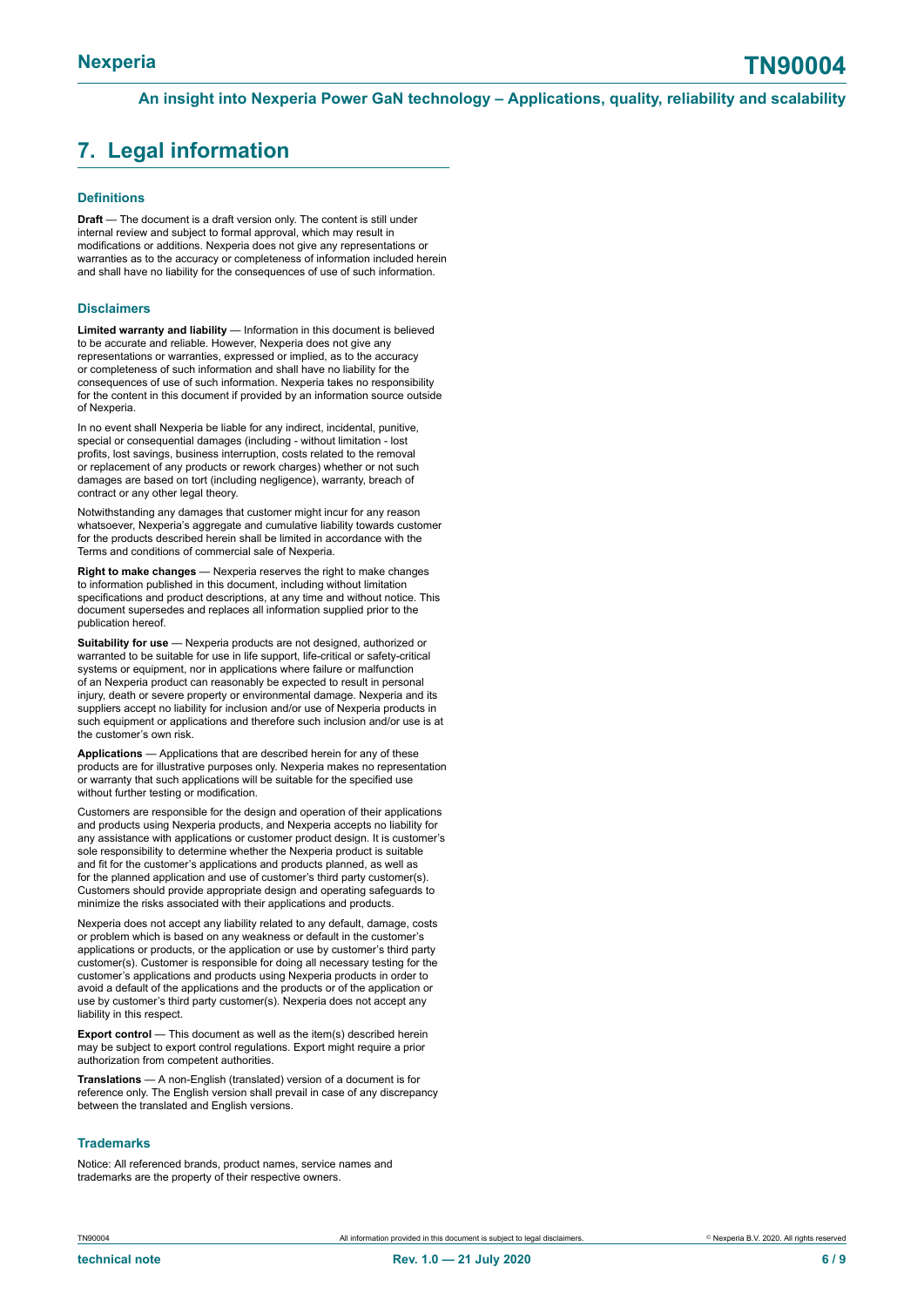# **List of Tables**

Table 1. Revision [history......................................................5](#page-4-0)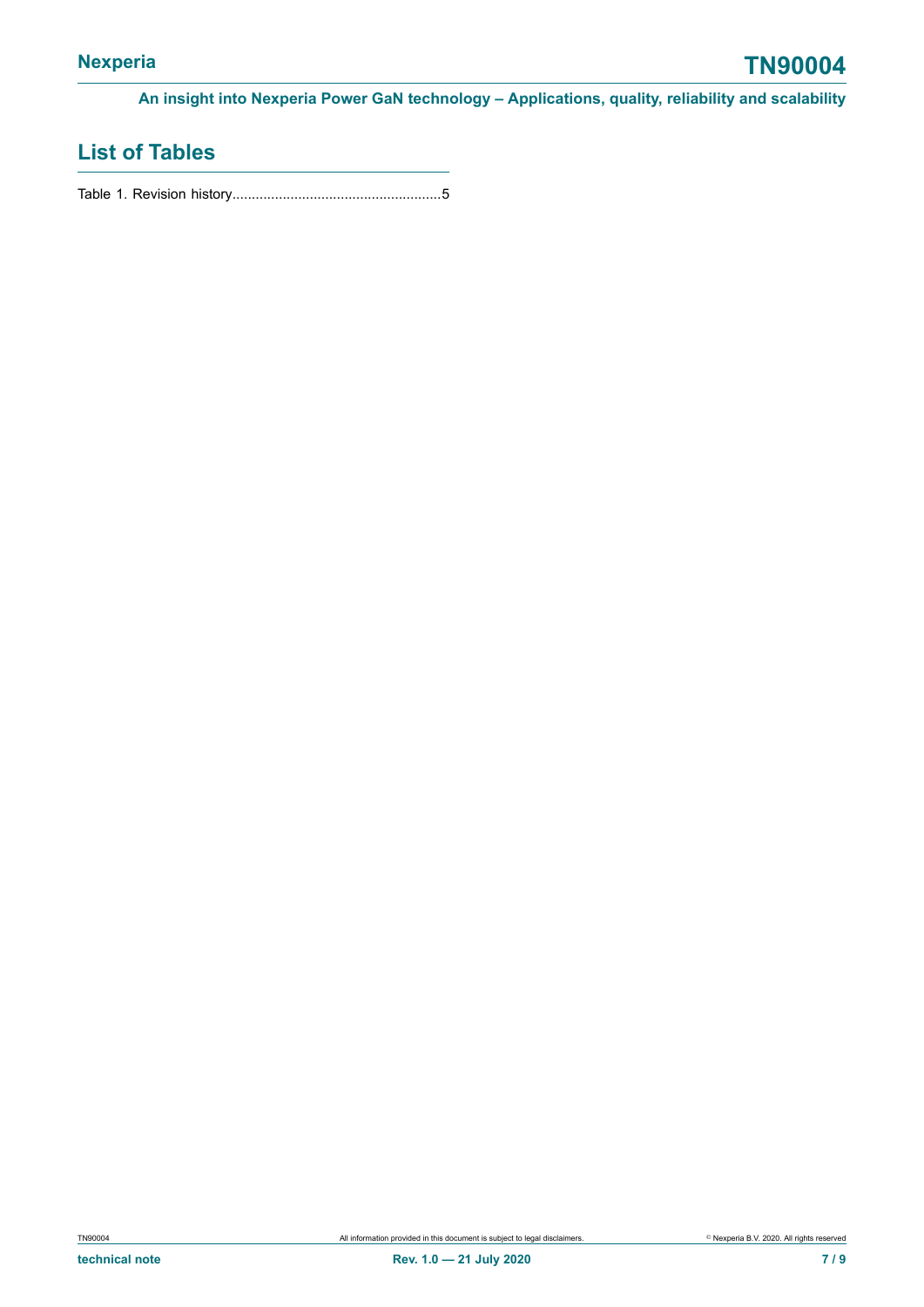# **List of Figures**

| Fig. 1. Dynamic RDSon measurement during HTRB3     |  |
|----------------------------------------------------|--|
| Fig. 2. Efficiency of boost converters (HTOL) over |  |
| Fig. 3. Hard switched boost converter (HTOL) @ 175 |  |
|                                                    |  |